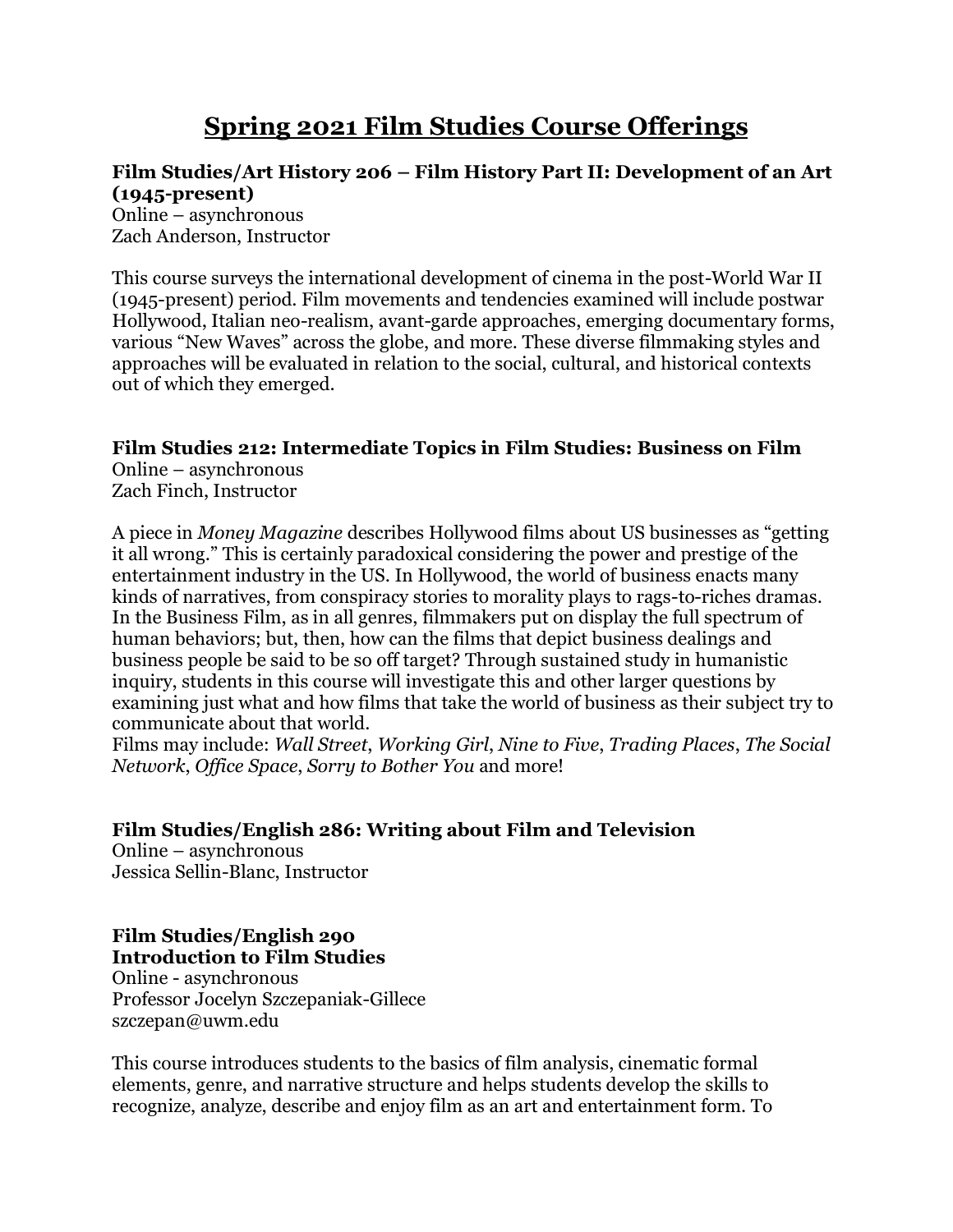understand how films are constructed to make meaning and engage audiences, students will be introduced to the basic "building blocks" and formal elements (narrative, miseen-scene, cinematography, sound and editing) that make up the film as well as some fundamental principles of analysis, genre, style, and storytelling. The class includes weekly readings, screenings, lectures, and discussion boards. All readings will be provided on Canvas.

#### **Film Studies/English 312: Topics in Film Studies: Cinema and Digital Culture**

Online - asynchronous

Professor Tami Williams

From cinema to cell phones, the multimedia context of contemporary life is rapidly changing. From the late 19th century kinetoscope to the 21st century iPhone, moving image culture has, in fact, never stopped reinventing or creating itself anew. This course provides a general introduction to the critical study of motion pictures in relation to digital media. We will examine the nature of the digital from a variety of perspectives: technological, economic and social. However, our primary approach will be cultural and aesthetic. Namely, we will look at how "new media," such as digital photography, video games, virtual reality, and the "World Wide Web," refashion earlier forms such as film and television, as well as how these latter are, themselves, influenced by emerging media. In addition to studying critical, historical and theoretical texts on new technologies, we will consider the place of the Self within the context of new media.

#### **Film Studies/English/Comp Lit 316: Scottish Cinema**

Online - asynchronous Zach Finch, Instructor (zfinch@uwm.edu)

This course provides an introduction to many of Scottish cinema's most important and influential themes and issues, films, and filmmakers. One of our goals is to add to the ongoing discussion concerning how to make sense of Scotland's cinematic traditions and contributions. Through seven units we will explore a broad range of films, filmmaking traditions, and new frontiers for Scottish cinema. Screenings may include: *Braveheart*, *Brave*, *Brigadoon*, *Trainspotting*, *The Bill Douglas Trilogy*, *Morvern Callar*, and more!

**Film Studies/English/Comp Lit 316: Body and Desire in World Cinema** Online with synchronous, T 3pm-4:15pm meetings Professor Jian Xu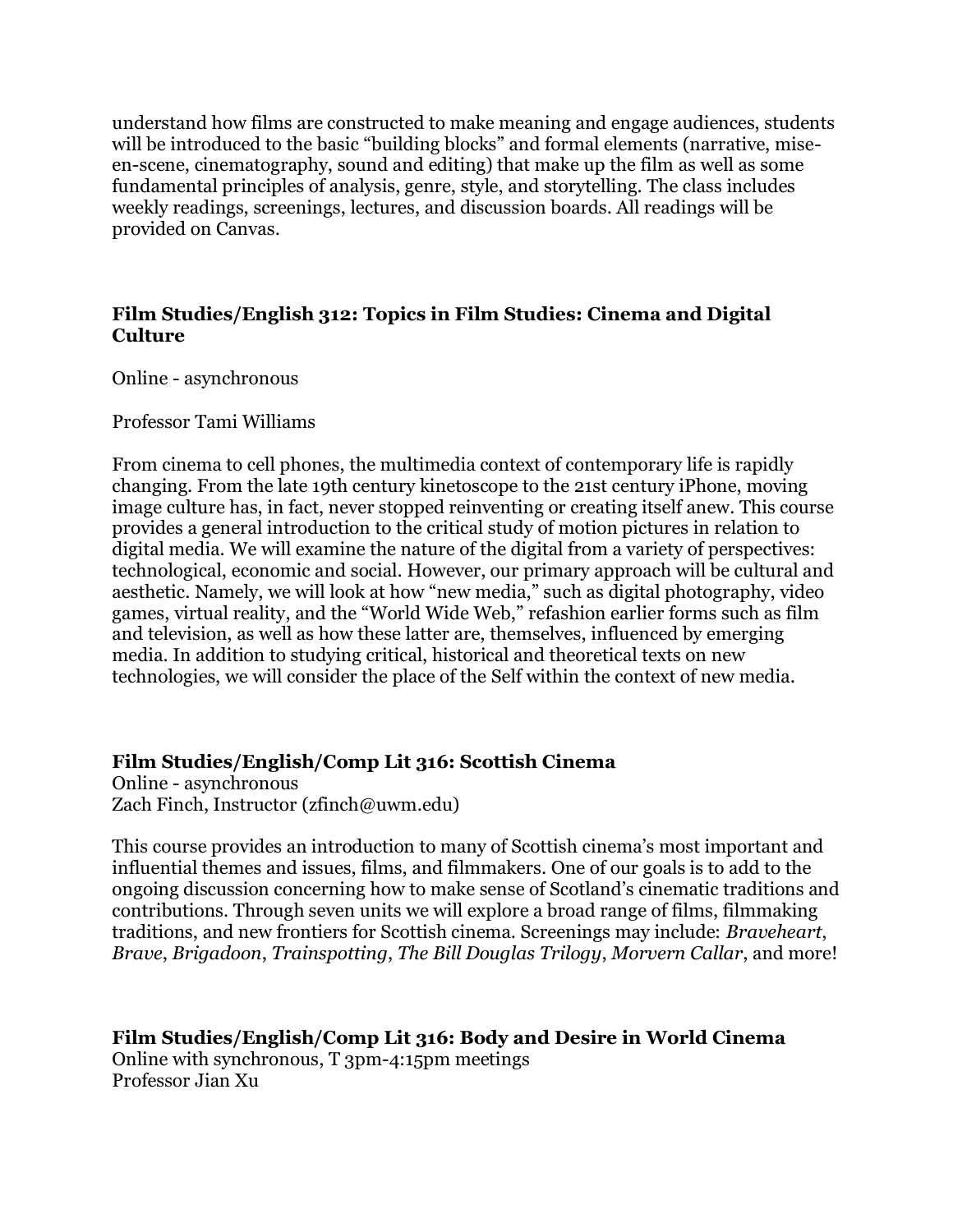The human body, by dint of its placement in culture and history, is laden with meaning. Its movement in space, posture, stylization, affect and sensation, cannot but signify. But besides this semiotic inevitability, the body also lives a life in materiality. This material body, though unsymbolizable, is intensely explored in cinema, by way of crises that endanger its being, producing narrative tension and visual fascination. This being body in crisis reveals a complex of desire, desire both as a sociohistorical imprint that structures the body's meaning and as a material transgression against that meaning. Through a group of films produced in different parts of the world, this class will study how the human body in cinema is often straddled between meaning and being, performing the paradoxical function of creating an otherness within the symbolic. We'll examine how films from different cultures stage unusual situations to call forth the material body, and what critical agency such a body often brings forth. We'll observe how such psychosomatic practices as religion (eastern), martial arts, music and dance, occult rituals, dragging, psychiatric therapy, scientific experiments, etc., mold, affect, or produce the body's meaning and desire, and how film diegesis mediates that meaning and desire through its own cultural codes. The objective of our study is to discover how this unique cinematic body opens up dimensions of truth we do not normally see, truth that undermines the entrenched norms of society by overstepping many boundaries, from those of race, class, gender, sex, to what it means to be human.

#### **Film Studies/Jewish Studies 350: The Holocaust in Global Cinema** Online – aysnchronous Rachel Baum, Instructor

Course description: How can historically traumatic events be remembered and represented in film?

In the first decades after the Holocaust, discourse about Holocaust film centered around the impossibility of representing the event, yet today there are many such films from around the world. This course looks at narrative and documentary films about the Holocaust, engaging with such questions as:

- How do the films of different countries work through (or fail to work through) their Holocaust legacy?
- How do filmmakers' technical and narrative choices shape the viewers' confrontation with Holocaust history?
- How do Holocaust films represent power and powerlessness, perpetrators and victims? How does an attention to gender, age, sexuality, and ethnicity help us to engage more meaningfully with these categories?
- How does an attention to genre help us to analyze Holocaust films? How do Holocaust films draw on the genres of horror and melodrama, to name two? Can the genre of comedy ever facilitate a confrontation with Holocaust history?

Possible screenings include: *Night and Fog* (France, 1955) *Schindler's List* (United States, 1993), *Aimee & Jaguar* (Germany, 1998), *Inglourious Basterds* (United States,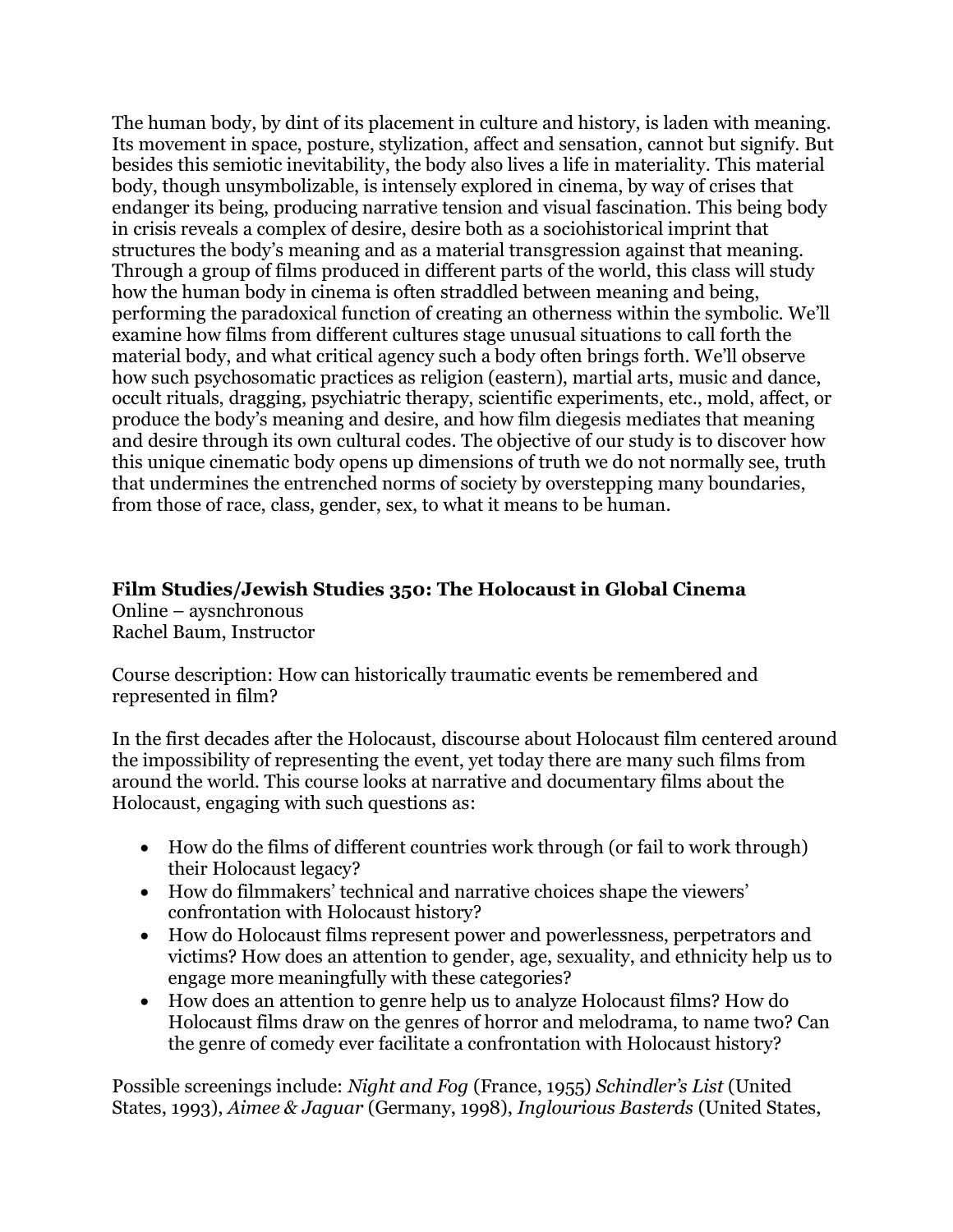2009), *Ida* (Poland, 2013), *Son of Saul* (Hungary, 2015), *JoJo Rabbit* (United States, 2019)

While the subject is serious, the course is structured in a way that values students' emotional well-being. If you are interested in the topic but concerned about the depressing subject matter, you are encouraged to contact the instructor.

Assignments will include regular online discussions about films and secondary readings, and short papers.

Readings will be delivered electronically via Canvas. Professor will try to keep costs down by favoring films owned by UWM streaming services, but students may be asked to purchase one month of a streaming film service or to obtain some films from their local library.

#### **English/Film Studies 380: Media in Society: TV in Movies**

Mondays 1:15-2:05, Hybrid 51-80% online Professor Michael Newman

This class is about the way television has been understood socially, culturally, and politically, with an emphasis on American TV/film. It looks at movies about television as a source of popular knowledge about the medium of TV. In combination with readings in television history, criticism, and theory, the films screened in this class speak to the status of mass media in a democratic society driven by capitalism and consumerism. We will examine the place of television in everyday life as a uniquely powerful form of popular culture. The course will look at movies that represent television in relation to national politics, social change, consumer culture, and constructions of gender/sexuality and race/ethnicity. Genres of TV to be explored include news, sitcom, sketch comedy, soap opera, reality TV, and home video. The screenings will include comedy, drama, and horror films.

Likely films: A Face in the Crowd (1957), Network (1976), The Front (1976), Tootsie (1982), Videodrome (1983), Broadcast News (1987), Quiz Show (1994), Pleasantville (1998), Ringu (1998), The Truman Show (1998), and Bamboozled (2000).

#### **ENG/FILMSTD 393: Entertainment Industries: The American Television Industry**

Online - asynchronous Professor Elana Levine 414-251-8766 [ehlevine@uwm.edu](mailto:ehlevine@uwm.edu)

This course provides an in-depth exploration of the American television industry, emphasizing the present and recent past while giving students a strong foundation in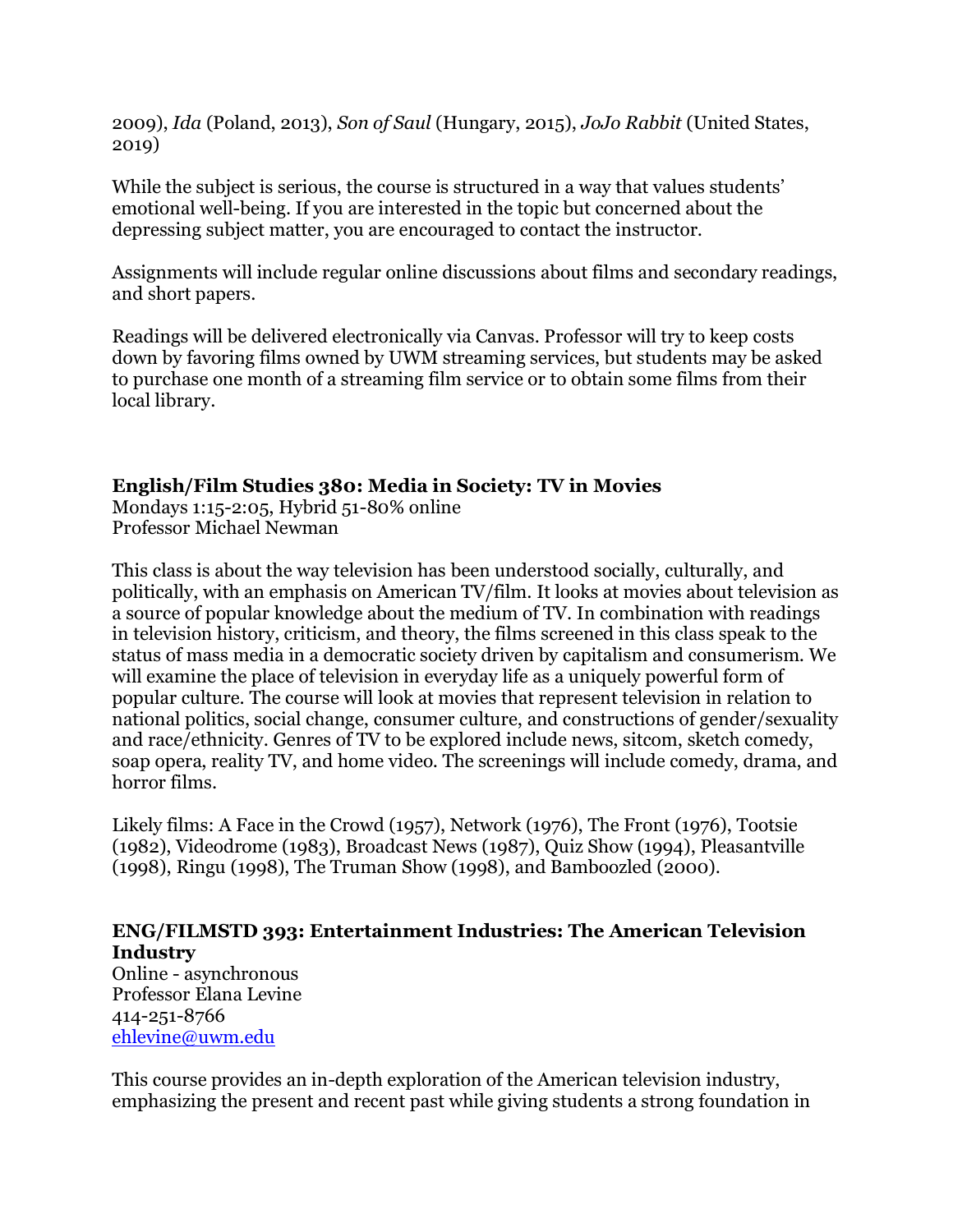the historical structures and practices amidst which the present-day industry has developed. Students will gain an understanding of the systems of production, distribution, financing, and labor that shape American entertainment television and grapple with the similarities and differences between the structures of the broadcast, cable, and streaming TV industries. While the course is primarily focused on the American industry, we will also consider the global circulation of television, especially in the digital age. The course will use readings, discussions, and small group activities to explore these questions. Students will engage in a creative research project that will allow them to examine the contemporary TV industry.

### **Learning objectives**:

By the end of this course, you will:

- 1) Understand the major production, distribution, financing, and labor practices of the contemporary American TV industry
- 2) Understand the historical structures of the TV industry
- 3) Improve your media research skills and your writing about media
- 4) Improve your ability to read and understand media studies scholarship
- 5) Develop a more critical, sophisticated perspective on your own relationship to media in general and television in particular

### **Required Readings**

#### Available at the **UWM Bookstore**

Amanda D. Lotz, *We Now Disrupt This Broadcast: How Cable Transformed Television and the Internet Revolutionized it All*, MIT Press, 2018 (\$29.95 or available digitally through UWM Library) Additional readings available on Canvas

English/Film Studies 394: Theories of Mass Culture Game and Story Stuart Moulthrop

## **Film Studies/English 394: Theories of Mass Culture – Game and Story**

Online - asynchronous

Professor Stuart Moulthrop

This will be an asynchronous, online class focusing on the intersection of procedural play and narrative. It is based around Twine, a free and easy-to-learn platform for making interactive texts, which most Twine makers understand as games. In its first decade, Twine has become a major tool for experimental and independent developers. Many important indie games have been made with Twine, including Zoe Quinn's *Depression Quest* (the game at ground zero of GamerGate), Porpentine's *With Those We Love Alive*, Anna Anthropy's *Queers in Love at the End of the World*, Ztul's *The Uncle Who Works for Nintendo*, and a host of others on sites like itch.io. The famous "Bandersnatch" episode of *Black Mirror* started from a treatment built in Twine,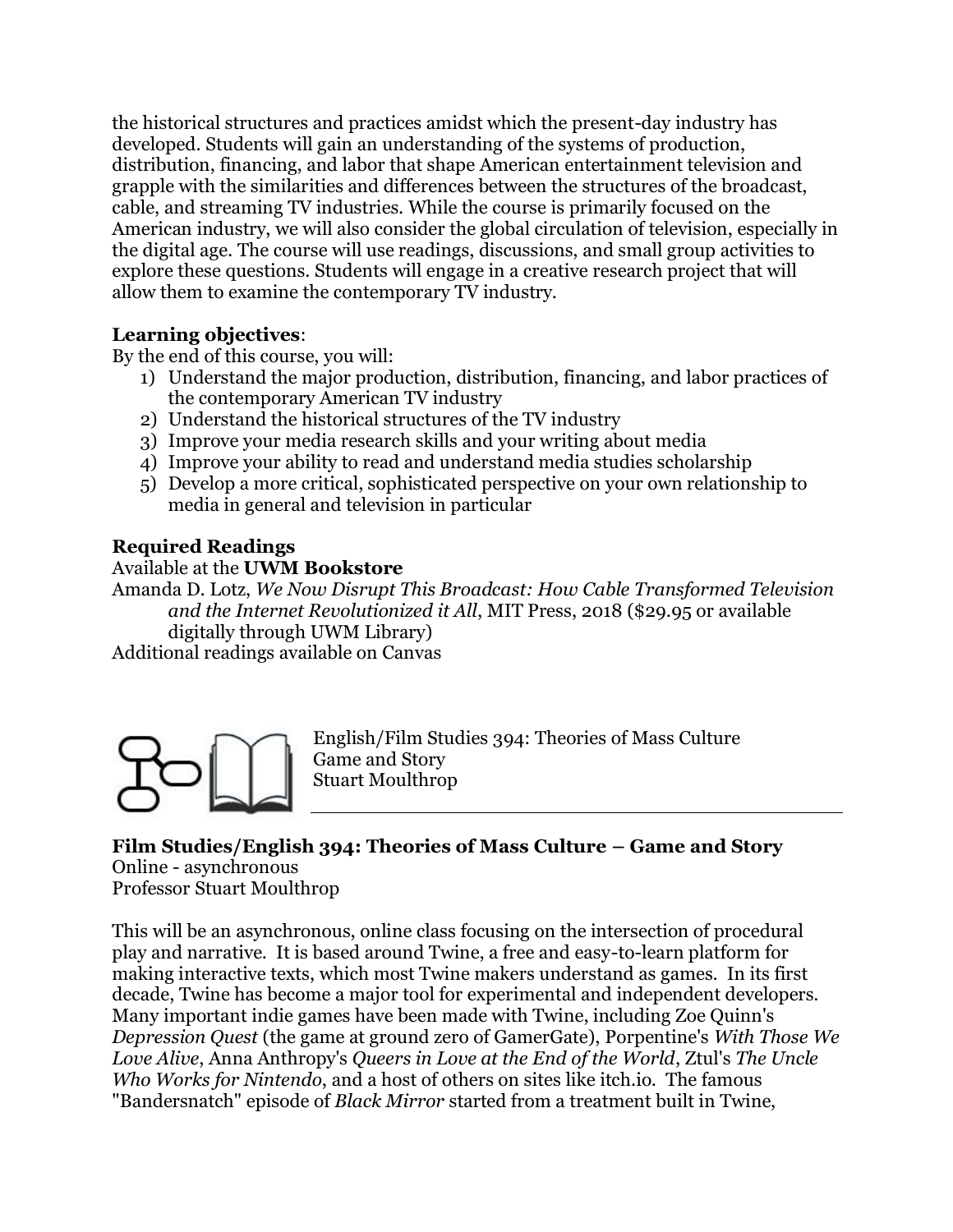suggesting a connection to screenwriting and media production, for those who are interested.

The syllabus will alternate between making and reflecting. In *making* weeks you'll work through one or more practical exercises, learning how to do increasingly ambitious things with Twine. In *reflecting* weeks you'll read articles, view videos and play games, exploring possibilities for interactive storytelling. There are three projects, with an assignment-free week set aside for each. Options for the projects will include making an original story/ game or writing an essay. It is hoped/assumed that everyone will take the game-making option at least once.

The class will be conducted online without scheduled meetings. At the beginning of each project work week the instructor will give a live demonstration of relevant Twine techniques, recorded for later reference. There will also be weekly online hours for technical help. Online resources for Twine learning are excellent.

Anticipated questions:

*Does this class have any face-to-face meetings?* No. It's online and asynchronous. The only scheduled events will be the optional demonstration before each project is due.

*Isn't it hard to learn coding online?* Maybe and maybe not, but Twine doesn't require a lot of coding.

*Should I have a personal computer for this class?* Yes, but it can be very modest. Twine uses the same basic technologies as the web. It runs on all major operating systems.

*Do I need to be a writer?* You're already a writer. You're welcome to work in any genre, style, or medium.

*Do I need to be a gamer?* If you say so. All you really need is some curiosity about multi-path, procedural writing.

*Is there a syllabus?* A draft syllabus will be ready around mid-November.

*How do I find out more?* Contact Stuart Moulthrop, moulthro@uwm.edu.